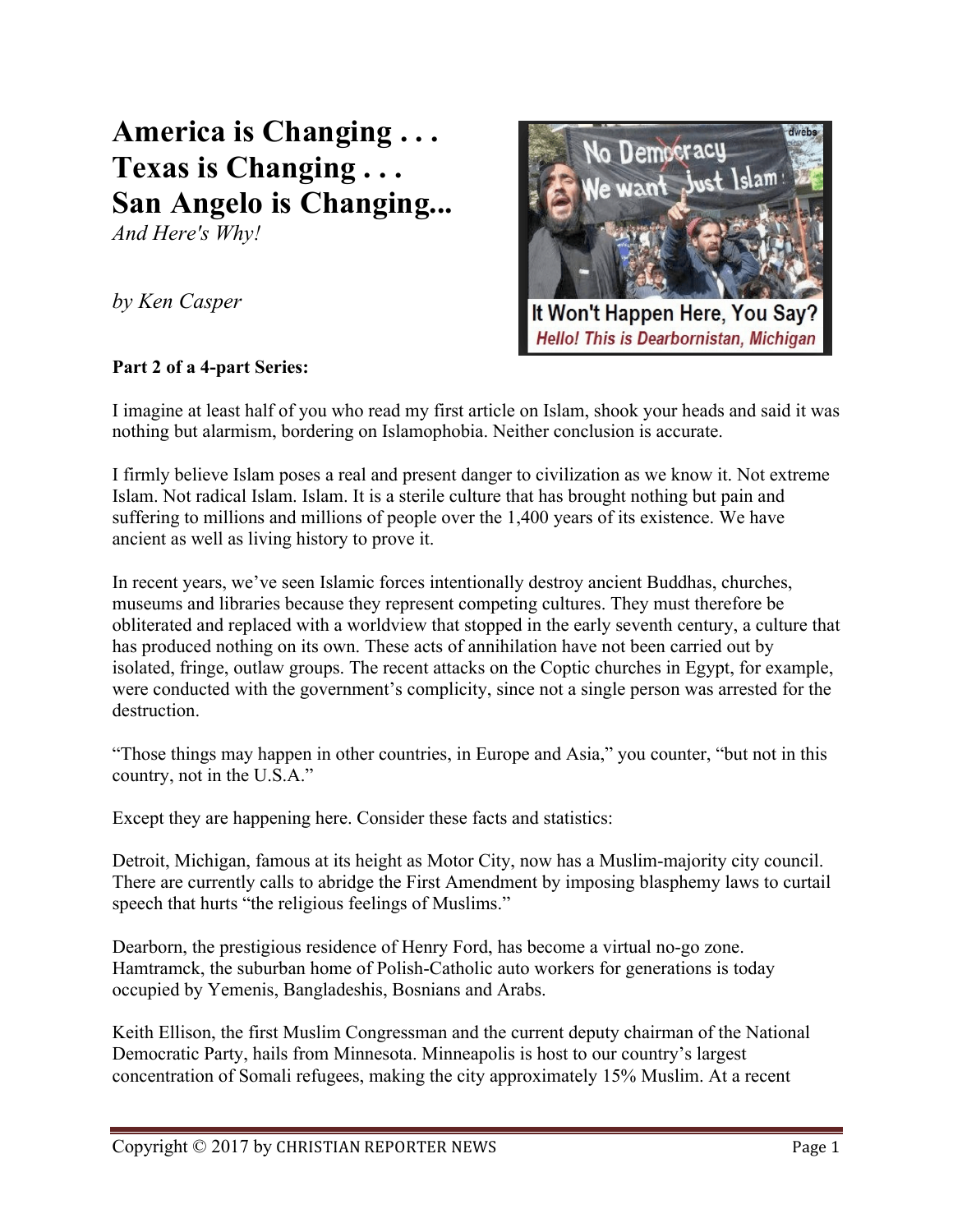political rally, they admitted to being "brutally honest." They want Sharia Law to replace the U.S. Constitution.

There's more . . .

Mosques: As of April 2015, we had over 3,000 mosques in the United States. California had 525. New York had 507. We had 302 in Texas. As discussed in my first article on Islam, mosques are not just houses of worship, they function as operations centers for war planning, sharia courts, training centers for jihadists, as well as armories for the storage of weapons and ammunition. That's not your standard description of churches, cathedrals or synagogues. Mosques are, plain and simple, "military headquarters." It is for these reasons that, prior to the Obama administration, mosques were kept under close scrutiny by various federal and state police agencies, both from the inside and the outside. No more.

Sharia Courts: Texas has the second highest number of sharia courts in the nation, 83, right behind California and ahead of New York. These are not just ecclesiastical panels that affect Muslims in their religious practices; they are tribunals that pass judgment on civil and criminal conduct. See "Honor Killings" below. Sharia courts also exercise a strong (and unconstitutional) influence in some American courtrooms.

For example, under Sharia Law a man can divorce his wife by simply declaring, "I divorce you," three times. American courts have on several occasions adjudicated these divorces to be valid and have enforced Islamic standards rather than American law in such cases, including the custody of children, the payment of child support and alimony. Another example: Accepting the guidance of imams, American judges, in violation of their oaths of office, the U.S. Constitution and human rights, have denied requests for protective orders by abused wives of Muslim men on the basis that Sharia Law grants Muslim husbands the right to beat their wives at will without offering any explanation or justification. Such judges need to be impeached, but not a single one has been.

Sharia Banking: Under Sharia Law, Muslims are not allowed to charge or pay interest on loans or investments, nor are they permitted to gamble, which has been interpreted to mean they cannot purchase insurance. (Makes you wonder who the croupiers were in Casa Blanca, doesn't it?) A modern economy, however, could not exist, much less prosper, without engaging in credit transactions or various forms of insurance protection—including health insurance. Over the years, therefore, Islam has developed elaborate workarounds.

For example, instead of taking out an interest-bearing mortgage on a home, Muslims buy a house jointly with a bank and pay them rent along with purchase price installments until the principle is fully paid. Technically they are not violating the letter of the law, though they may be violating its spirit.

For Muslims, the benefits of this kind of sharia-compliant banking are two-fold: first, it gives them access to the financing they need; and second, a percentage of each deal, generally around six percent, is paid to the Muslim community as a tax (zakat) to support jihad. Obviously, this jihad is not the internal struggle of individuals to be better persons. This is the jihad that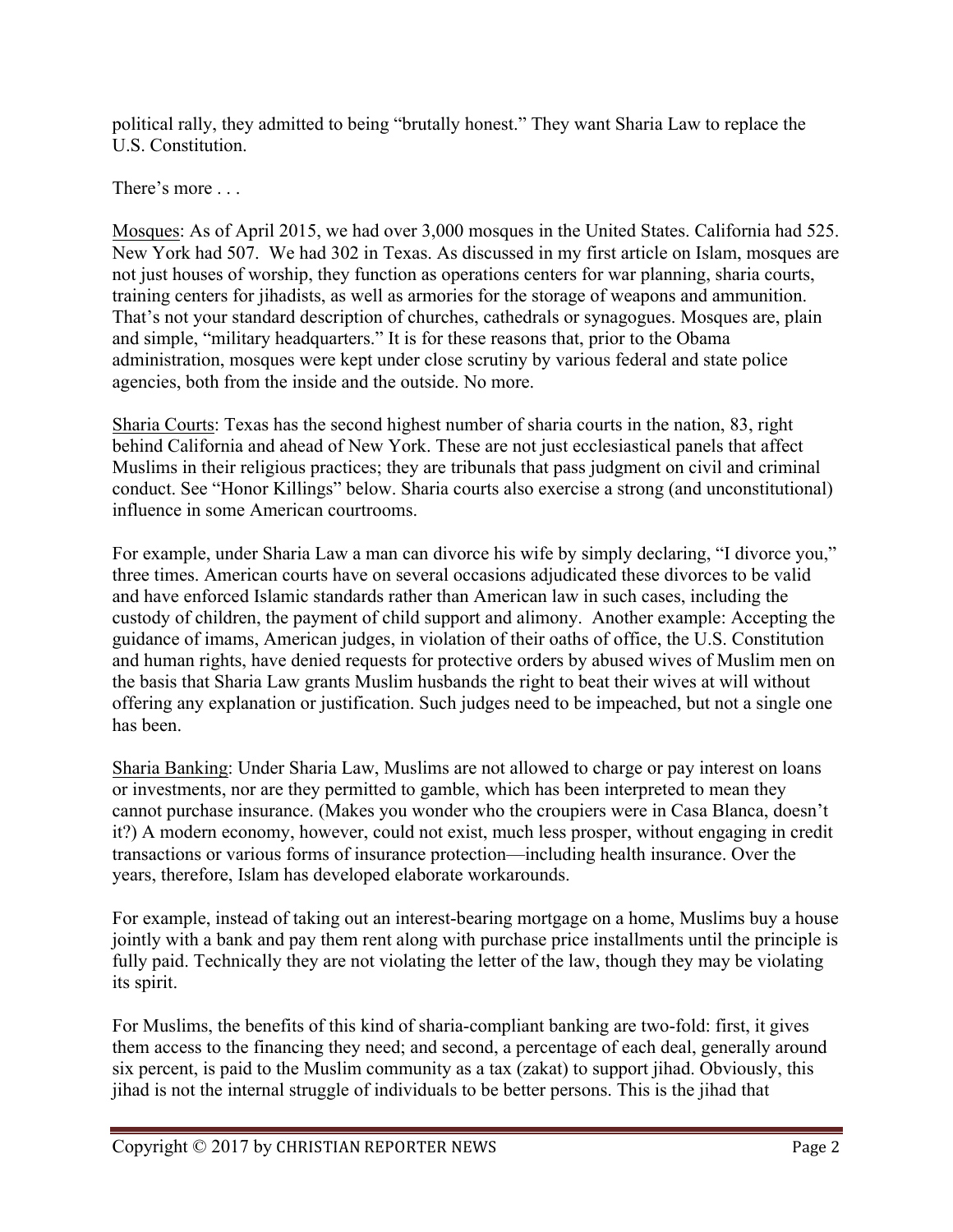infiltrates and undermines our social, political, economic, educational and military institutions. In other words, our banks and other financial enterprises are paying the enemy to destroy us. Who are these companies? Bank of America, American Express, Chase Manhattan, UBS, Citibank, to name just a few.

No-go Zones: The FBI and the Department of Justice have documented no-go zones in at least seven states, including Texas, where police and other essential services are excluded by barriers and at gunpoint, areas where non-Muslim American citizens (infidels) are not just unwelcome but are in danger of their lives. Most noteworthy are such areas within cities like Minneapolis, Detroit and Dearborn, often referred to as Dearbornistan.

In addition, there are at least 22 known Muslim training camps in the United States, extensive, highly guarded compounds where jihadists are intensively trained in guerilla warfare and terrorism.

If they are known, you ask, why are they allowed to exist? Largely because the last administration was unwilling to label them for what they are, hostile Islamic forces, or to challenge this so-called "religion of peace."

(dis)Honor Killings: There are more than two dozen so-called "honor killings" reported in this country every year. At least twice that number are estimated to go unreported annually. Nearly all the victims are women. Their murderers are most commonly their fathers, uncles, brothers or other male family members. The families of the victims are notoriously uncooperative with law enforcement authorities in identifying and apprehending the killers. Honor killings include "honor-based" domestic violence, forced marriage, and apostasy (leaving Islam). Keep in mind honor killings are carried out without due process. There is no trial, nor is the accused given an opportunity to defend herself. The perpetrator is the accuser, judge and jury, and according to Sharia law is fully justified. One case that drew national attention was in 2008 when a father killed his two teenage daughters because they were not conducting themselves as "good Muslims."

In summary . . .

What we are witnessing is civilization jihad, a well-organized, well-financed campaign to undermine our institutions and gradually take us over. The end game is to install Sharia Law and establish a caliphate. We have ample and concrete evidence of the Muslim Brotherhood's intentions and plans in documents that were recovered in the 2004 arrest of Ismael Elbarasse, the founder of a mosque in Falls Church, Virginia. This evidence was used in the Holy Land Foundation trial in 2008, the largest successfully prosecuted financing and Hamas trial in U.S. history. Among the unindicted co-conspirators was CAIR, The Council on Islamic-American Relations, yet you see its leaders and members appear as guests on a wide variety of TV and radio shows. In their Strategic Plan for America, the Muslim Brotherhood declared:

*The process of settlement is a 'Civilization-Jihad Process' with all the word means. The Ikwan [Muslim Brotherhood] must understand that their work in America is a kind of grand jihad in eliminating and destroying the Western civilization from within and 'sabotaging' its miserable*